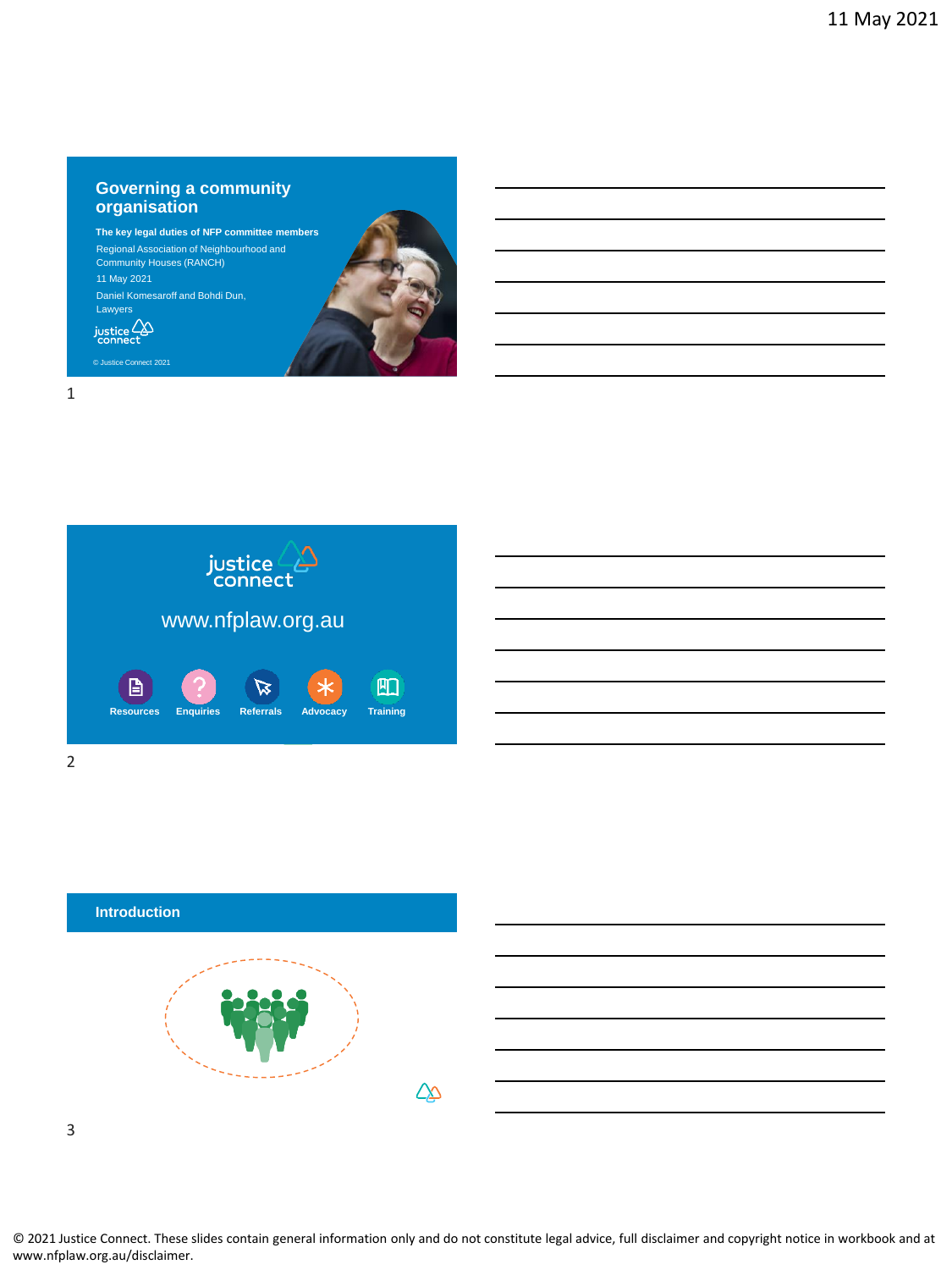### **Introduction**

#### **What we will cover**

- Part 1: The role of the committee
- Part 2: Understanding the legal status of your NFP
- Part 3: Following your rules and purpose
- Part 4: Complying with the 4 key legal duties
- Part 5: Other laws to keep in mind
- Part 6: Liability and protections for committee members
- Summary and questions

## 4

## **Introduction**

#### **Things to note**

- Questions, activities & discussion
- Workbook and slides
- Timing and breaks

Ţ

• Eligible for CPD points through Volunteering Victoria (for members)

• Focus is on Victorian law • Legal information only and not legal advice



∠∆

5

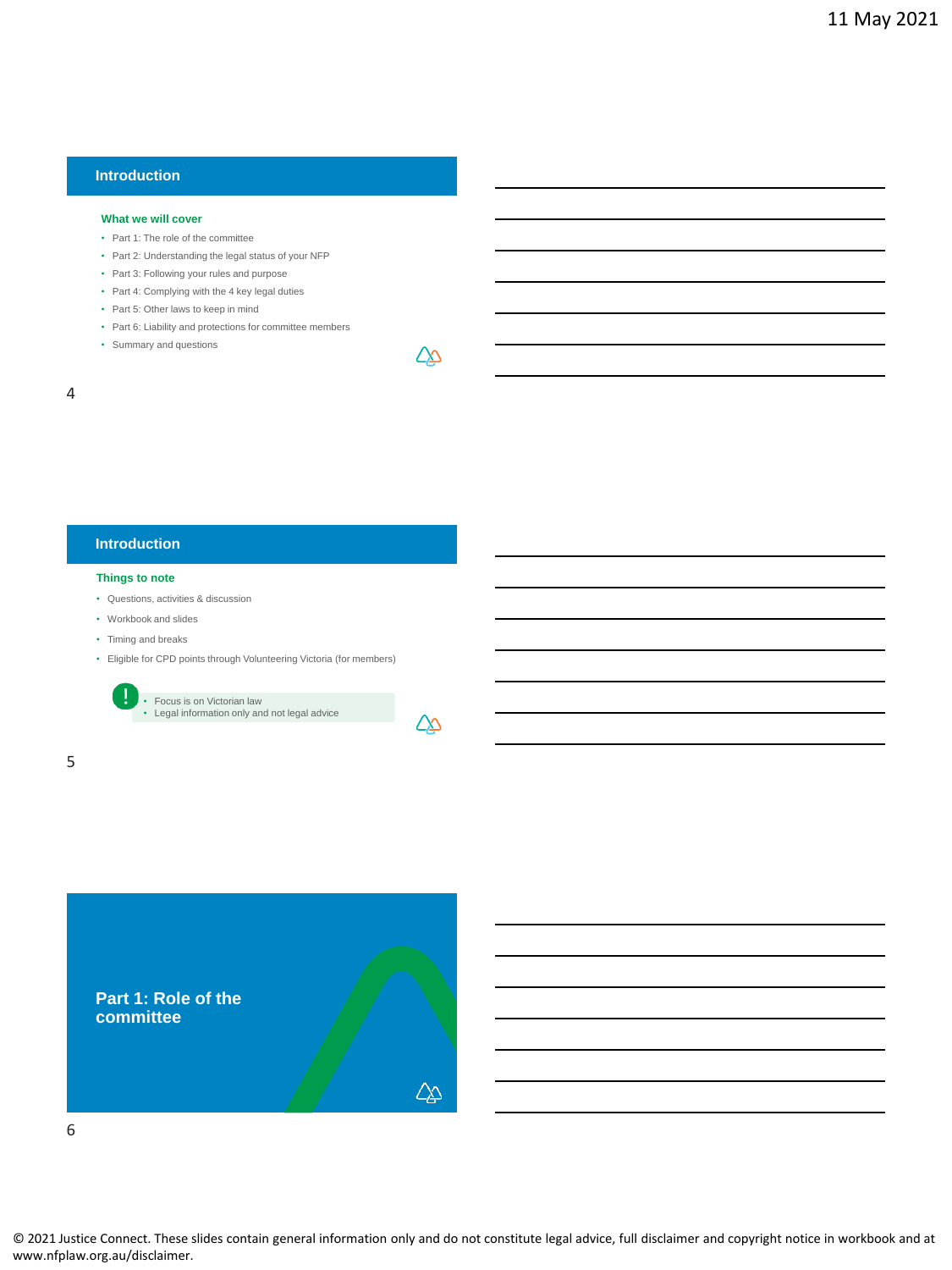

 $\Delta\!\!\!\!\Delta$ 

∠∆

#### **Role of the committee**

#### **Governance versus management**

| Governance                                                           | <b>Management</b>                                         |
|----------------------------------------------------------------------|-----------------------------------------------------------|
| <b>Follow purposes</b>                                               | Implementing the strategic plan<br>(operational function) |
| Ensure group operates within the law                                 | Organising work                                           |
| <b>Ensure financial viability</b>                                    | Allocation of resources                                   |
| Oversee the employment of staff to<br>carry out management functions | Reporting to committee                                    |
| Other?                                                               | Other?                                                    |
|                                                                      |                                                           |

9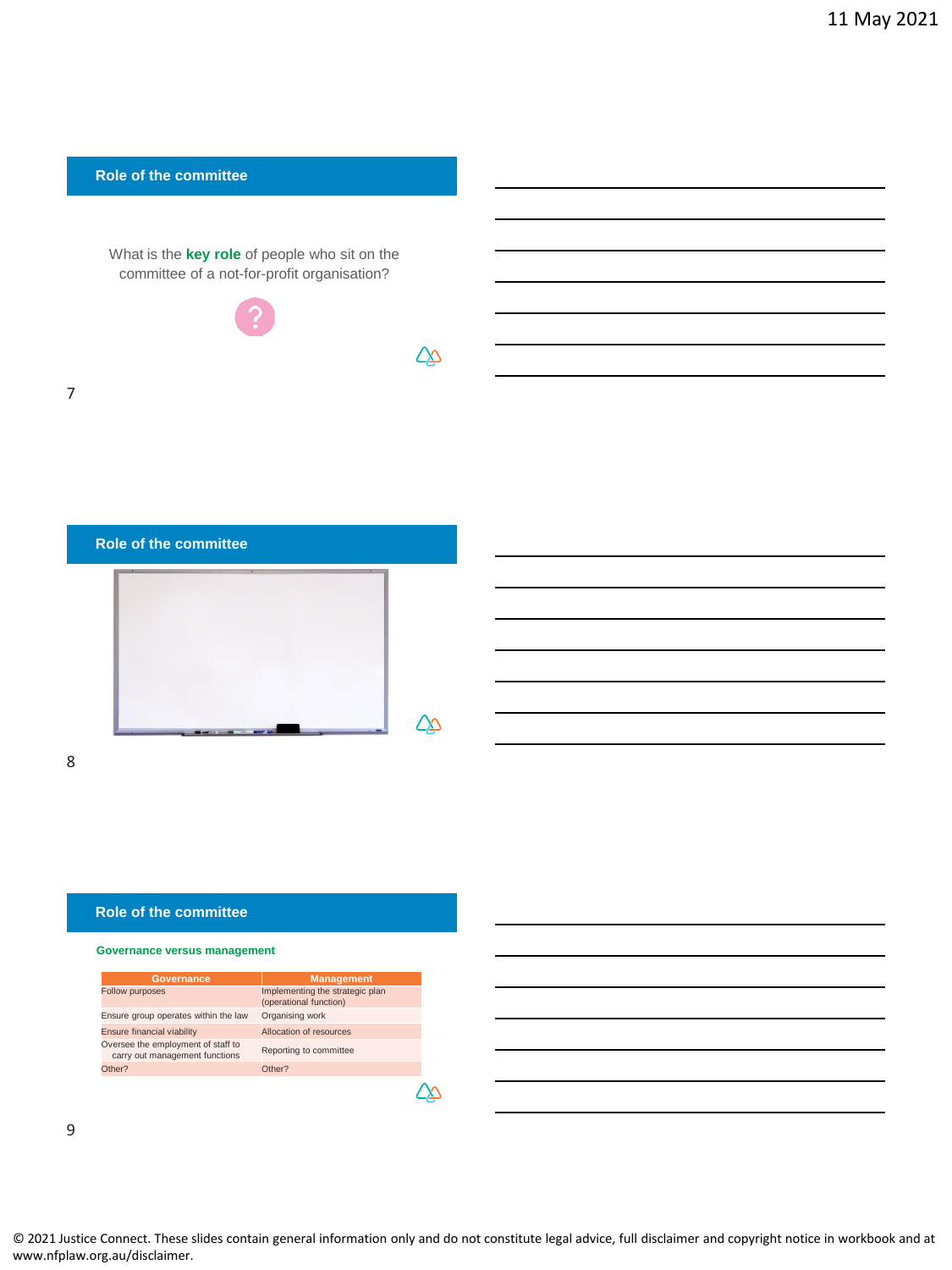#### **Role of the committee**

#### **Key issues to consider**



10



#### **Understand your NFP**

#### **Key information about your organisation's legal status**

Your organisation:

- 1. is a not-for-profit organisation
- 2. is incorporated
- 3. has chosen the legal structure of incorporated association
- 4. may have the status of a registered charity
- 5. may access some tax concessions, exemptions and endorsements available to not-for-profits and charities

∠∆

12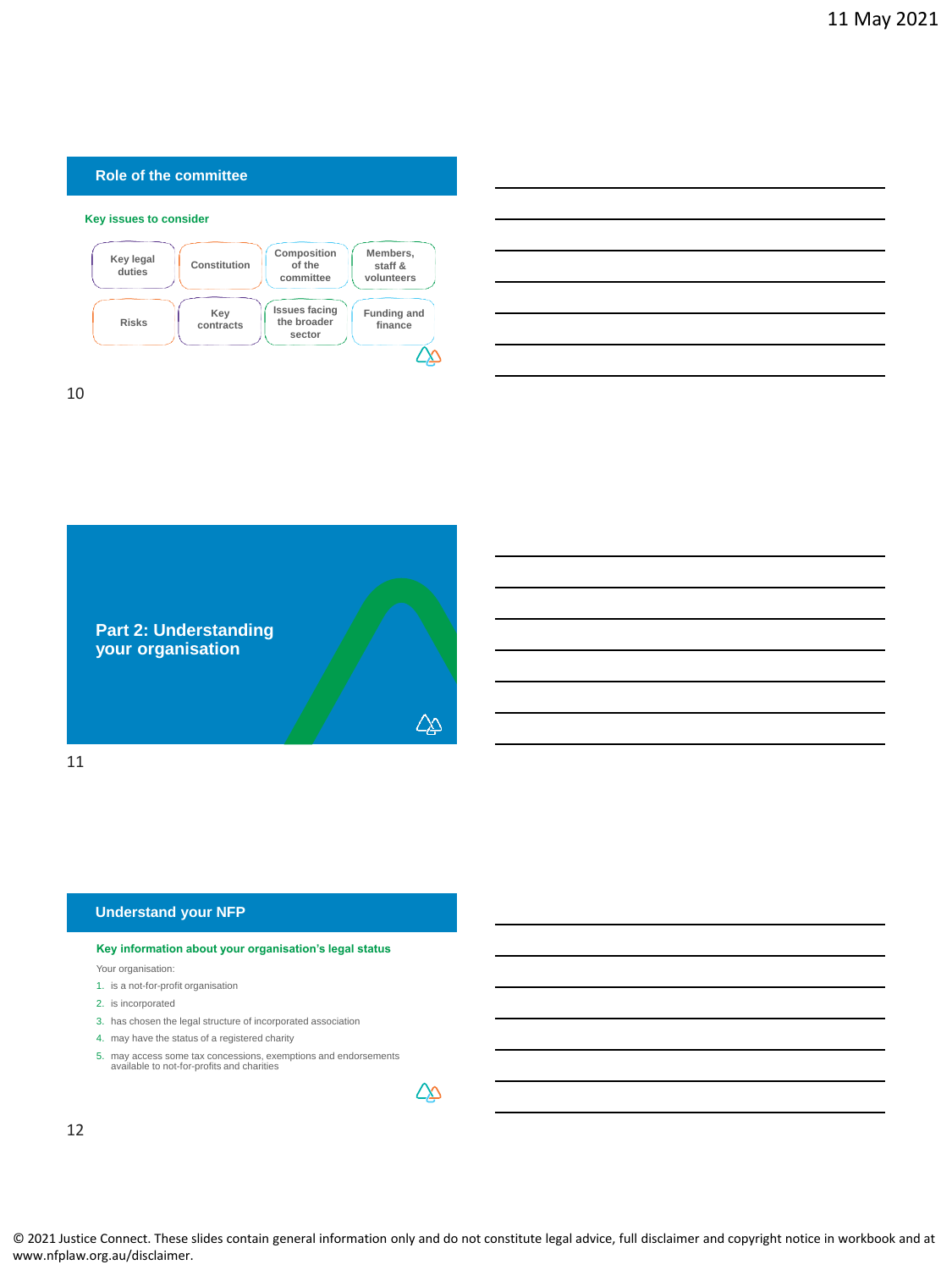

13

### **Understand your NFP**





14

#### **Understand your NFP**

#### **Key information about your organisation's legal status**

Your organisation:

- 1. is a not-for-profit organisation
- 2. is incorporated
- 3. has chosen the legal structure of incorporated association
- 4. may have the status of a registered charity
- 5. may access some tax concessions, exemptions and endorsements available to not-for-profits and charities

| . . |
|-----|

15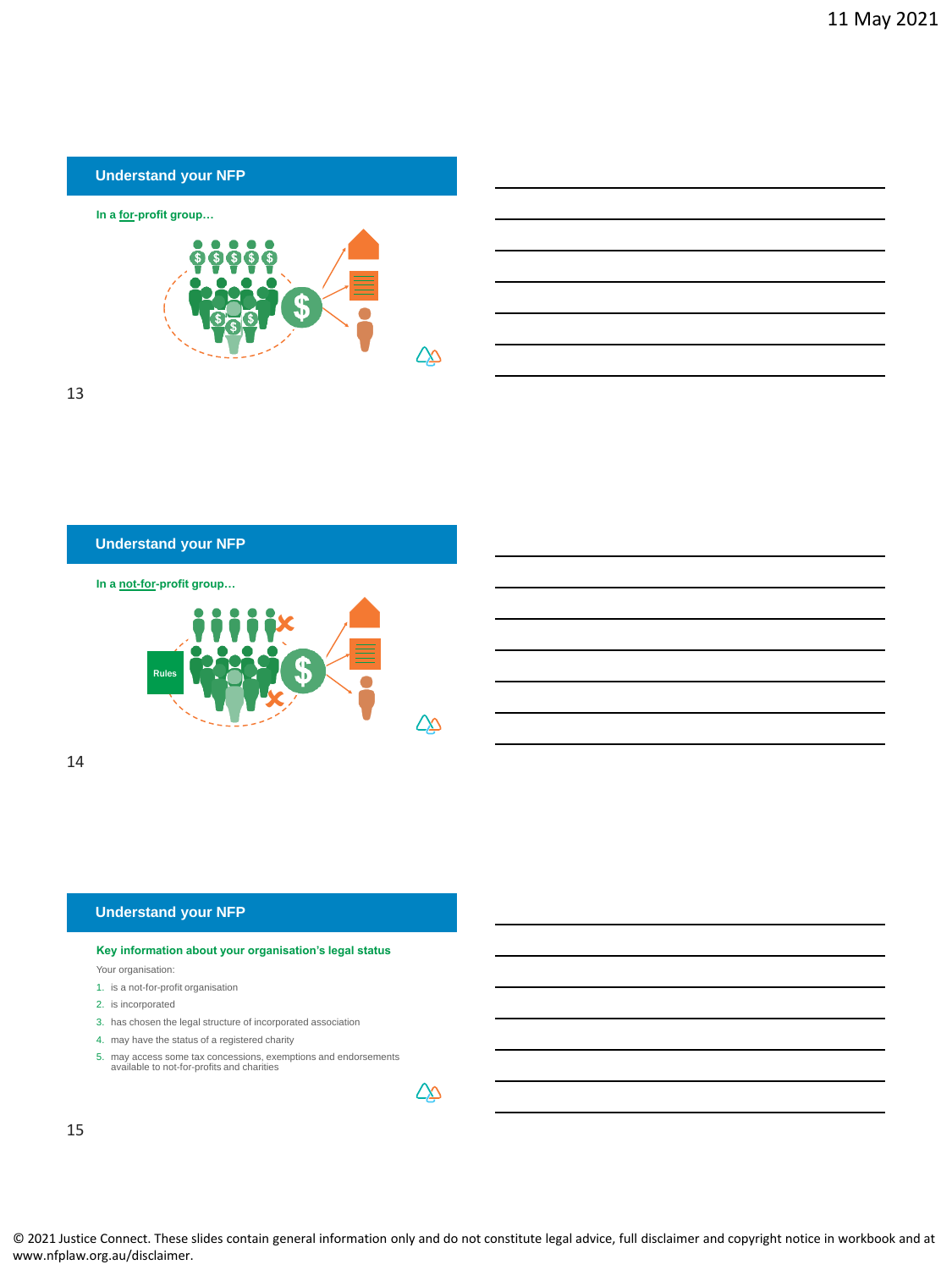



16

## **Incorporated group Understand your NFP**



17

## **Understand your NFP Note: limited liability has exceptions** Rules ∠∆

18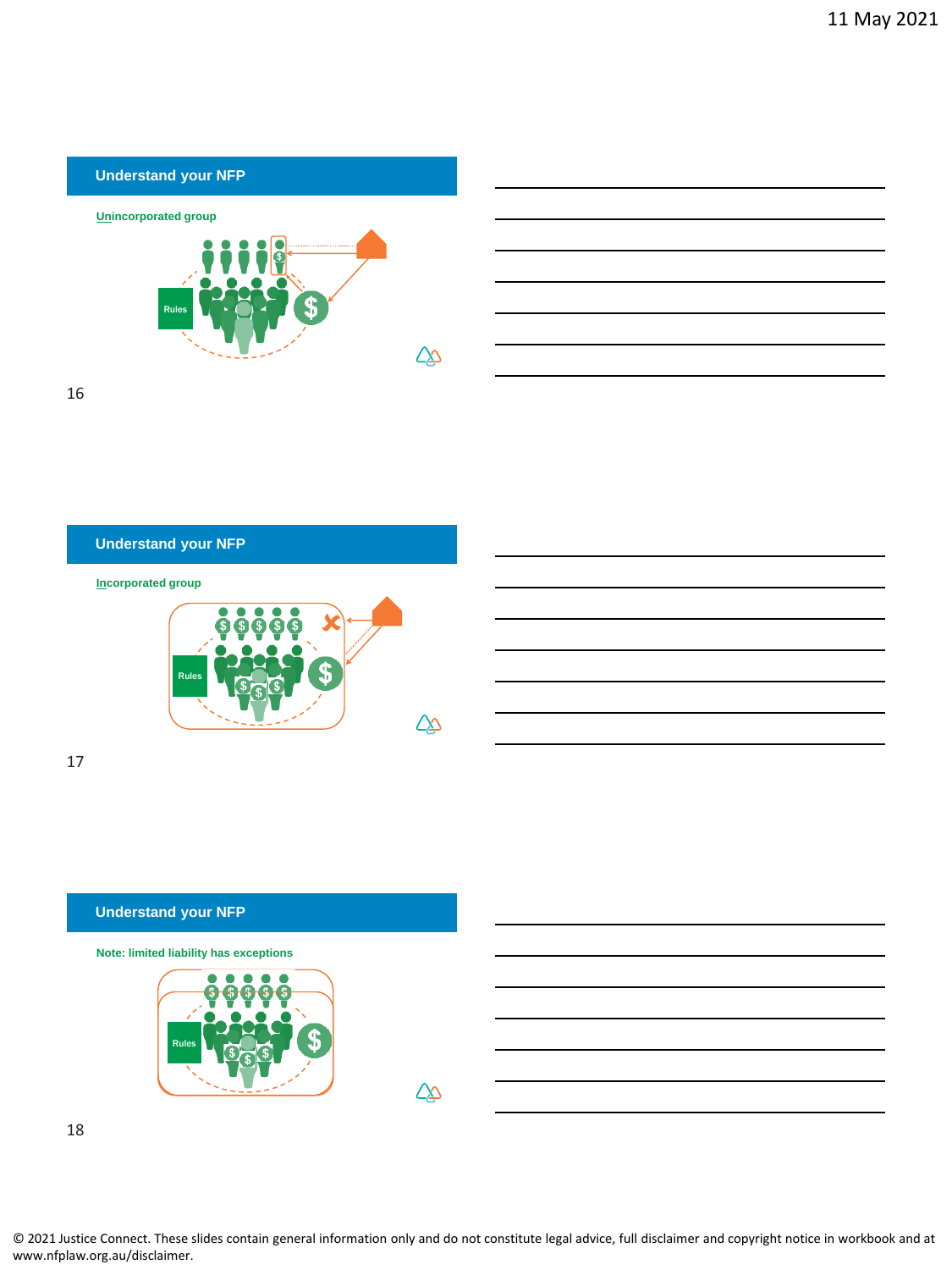#### **Key information about your organisation's legal status**

Your organisation:

- 1. is a not-for-profit organisation
- 2. is incorporated
- 3. has chosen the legal structure of incorporated association
- 4. may have the status of a registered charity
- 5. may access some tax concessions, exemptions and endorsements available to not-for-profits and charities

∠∆

#### 19

#### **Understand your NFP**

#### **If your NFP is a Victorian incorporated association**



20

#### **Understand your NFP**

#### **Key information about your organisation's legal status**

Your organisation:

- 1. is a not-for-profit organisation
- 2. is incorporated
- 3. has chosen the legal structure of incorporated association
- 4. may have the status of a registered charity
- 5. may access some tax concessions, exemptions and endorsements available to not-for-profits and charities

| . . |
|-----|
|     |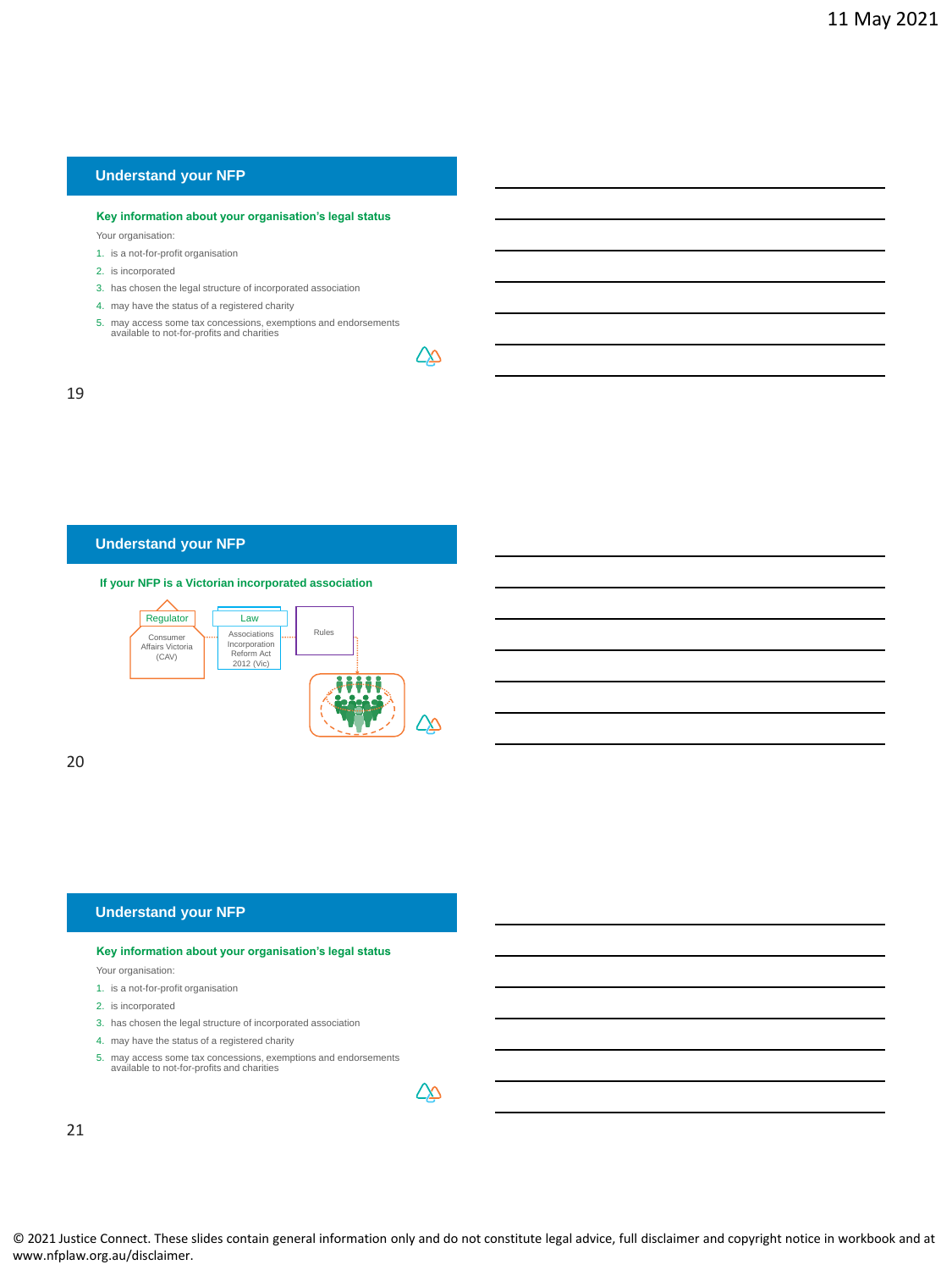

## **Understand your NFP**

#### **Cth charity status**

- An organisation is a 'registered charity' if it is registered with the Australian Charities and Not-for-Profits Commission (**ACNC**)
- The ACNC is the federal regulator for charities
- Cth registered charities are required to comply with:
	- ➢ *Australian Charities and Not-for-profits Commission Act 2012* (Cth)
	- ➢ *Charities Act 2013* (Cth)

△

**12 defined charitable purposes**

∠∆

23

#### **Understand your NFP**

## **Cth charity status (***Charities Act 2013***)**

Charity =

- 1. Not-for-profit
- + 2. All purposes charitable and for public benefit
- + 3. No disqualifying purposes
- 
- + 4. Not an individual, political party, government entity

24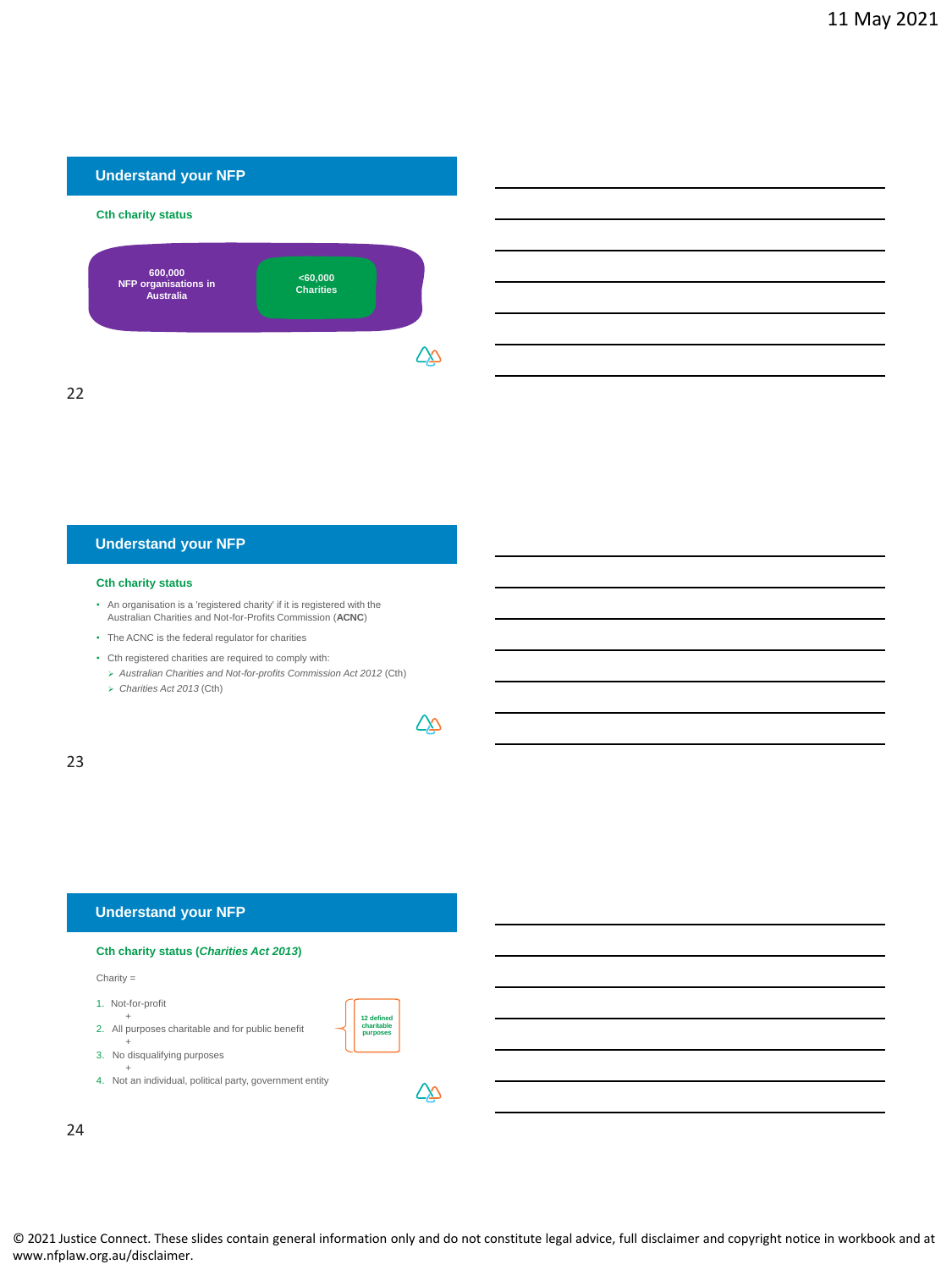#### **Cth charity status**



25

## **Understand your NFP**



26

#### **Understand your NFP**







27

© 2021 Justice Connect. These slides contain general information only and do not constitute legal advice, full disclaimer and copyright notice in workbook and at www.nfplaw.org.au/disclaimer.

᠘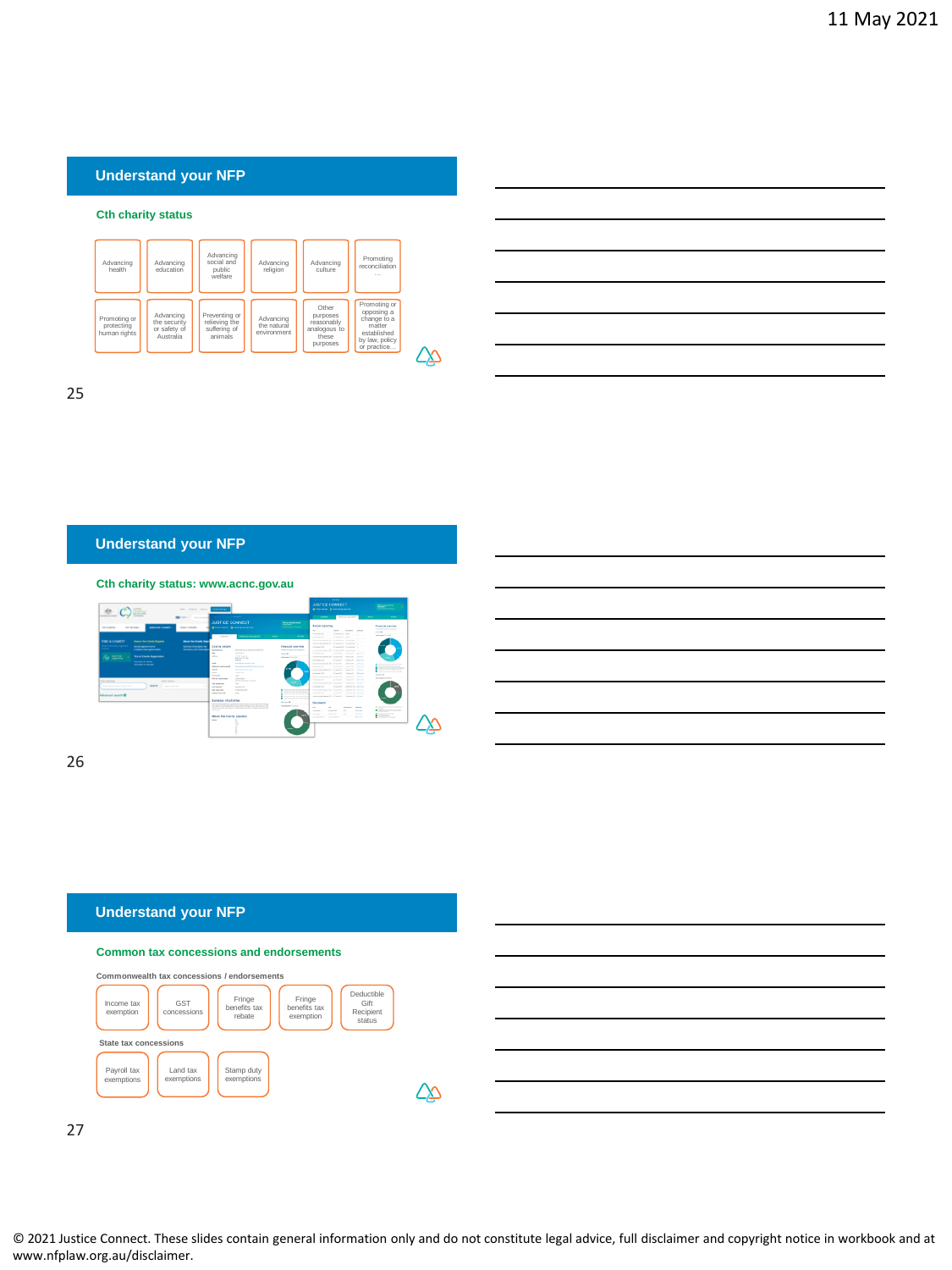#### **Tax status**

- A NFP's tax status is based on the purpose clause in its constitution (and its charity status)
- Must do what NFP is set up to do if not, or if it changes, the ATO can review and remove tax concessions
- Charities should take care when starting new projects or auspicing potential tax consequences
- A committee member's role is to ensure tax status is reviewed and protected

∠∆

#### 28

#### **Understand your NFP**

#### **Cth tax status: www.abr.business.gov.au**

| Service, Senderstown, 1964.<br>$\bullet$                       |                                                                                              |                                                                                                                                                                                           |                   |
|----------------------------------------------------------------|----------------------------------------------------------------------------------------------|-------------------------------------------------------------------------------------------------------------------------------------------------------------------------------------------|-------------------|
| ABN Lookup                                                     |                                                                                              | $\mathcal{D}$<br>Tupe on ABN, ACN or name                                                                                                                                                 |                   |
| ABILIARIA "Dania "Consortinaria fu ABICACOR PER EN             |                                                                                              |                                                                                                                                                                                           |                   |
|                                                                | Current details for ABN 54 206 789 276                                                       | C Charts tax concession status                                                                                                                                                            | $Q \rightarrow a$ |
| Carrent details                                                |                                                                                              | ARRESTS MARCH 4 KNOLEN AND ARRESTS AND ARRESTS AND THE POWER CONTRACT.                                                                                                                    |                   |
| Horizi drah                                                    |                                                                                              | <b>To consume</b>                                                                                                                                                                         | <b>Turn</b>       |
|                                                                |                                                                                              | <b>GT Learning</b>                                                                                                                                                                        | C to 201          |
| <b>IT AREASAN</b>                                              |                                                                                              | <b>RT Exercise</b>                                                                                                                                                                        | T-14 201          |
| <b>Delivery</b>                                                | anno coner                                                                                   | <b>Income Tea Fastration</b>                                                                                                                                                              | <b>Programme</b>  |
| <b>HRANK</b>                                                   | Attaches Mar 2000                                                                            |                                                                                                                                                                                           |                   |
| Exterior                                                       | <b>Autoral Anti-School</b>                                                                   | <b>C Demandels gift recipient states</b>                                                                                                                                                  | $Q \rightarrow a$ |
| <b>Read &amp; Scotia Taching</b>                               | Representative and                                                                           | AREN'S GRAND A material and detailed the basic of ERIC have \$1.500 (ii) a country in them I of the water in an exist of ERIC above this interaction (III) (ii) allows the country of the |                   |
| Mandasters brates                                              | $= 108$                                                                                      |                                                                                                                                                                                           |                   |
| [] Authorities Charities and Not-for-profits Commission (NOTC) |                                                                                              | $0 -$                                                                                                                                                                                     |                   |
|                                                                | professional to consecutively by business Capital and below the fundamental APAS, the School |                                                                                                                                                                                           |                   |
| al hi reposito                                                 |                                                                                              |                                                                                                                                                                                           |                   |
| Ingenieri e a dorta gan KDC aggestos il                        |                                                                                              | <b>Hiller Street</b>                                                                                                                                                                      |                   |
|                                                                |                                                                                              |                                                                                                                                                                                           |                   |
|                                                                |                                                                                              |                                                                                                                                                                                           |                   |
|                                                                |                                                                                              |                                                                                                                                                                                           |                   |
|                                                                |                                                                                              |                                                                                                                                                                                           |                   |

#### 29





30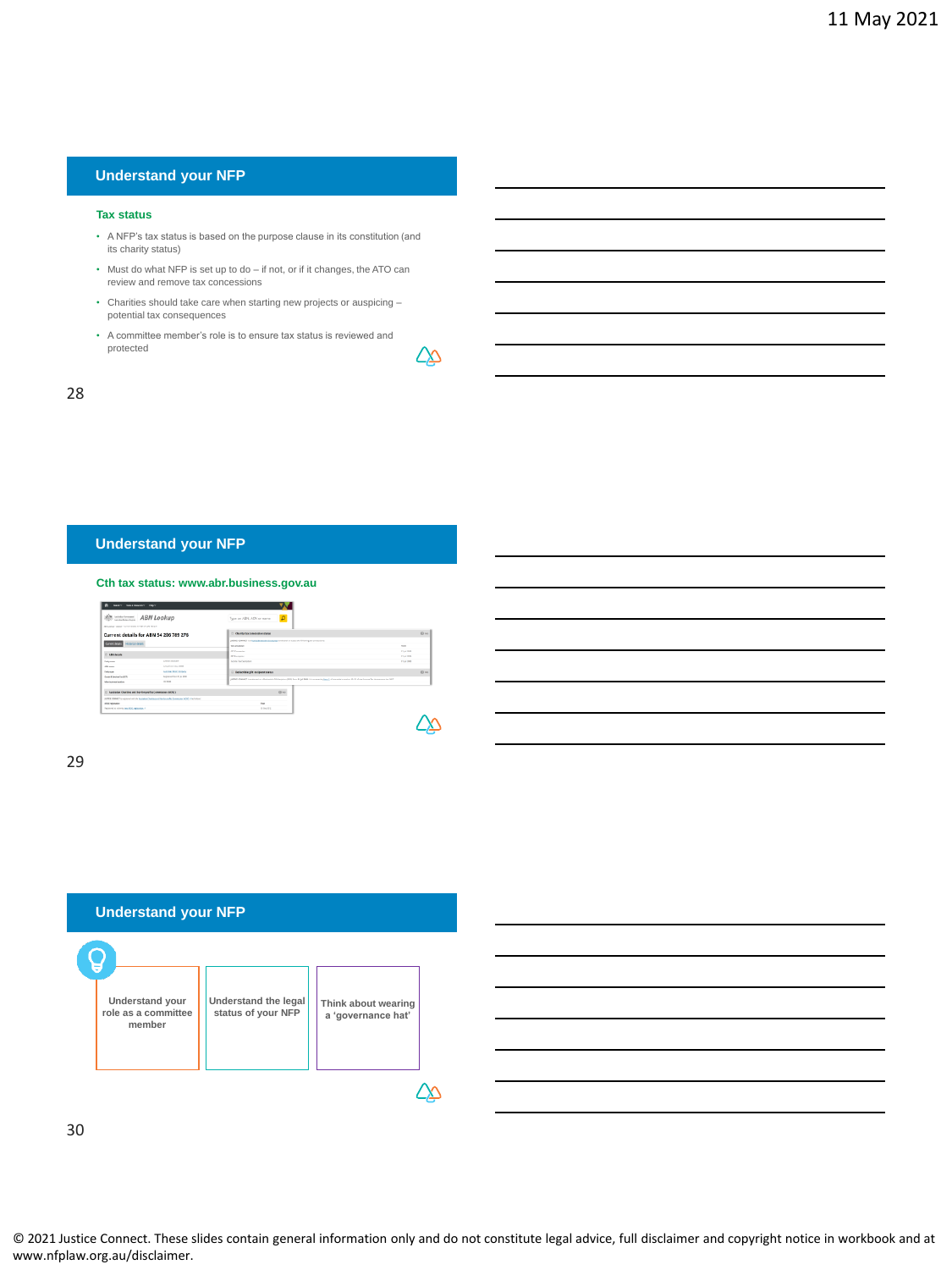

31

**Follow rules and purpose**



32



33

© 2021 Justice Connect. These slides contain general information only and do not constitute legal advice, full disclaimer and copyright notice in workbook and at www.nfplaw.org.au/disclaimer.

 $\Delta\!\!\!\!\Delta$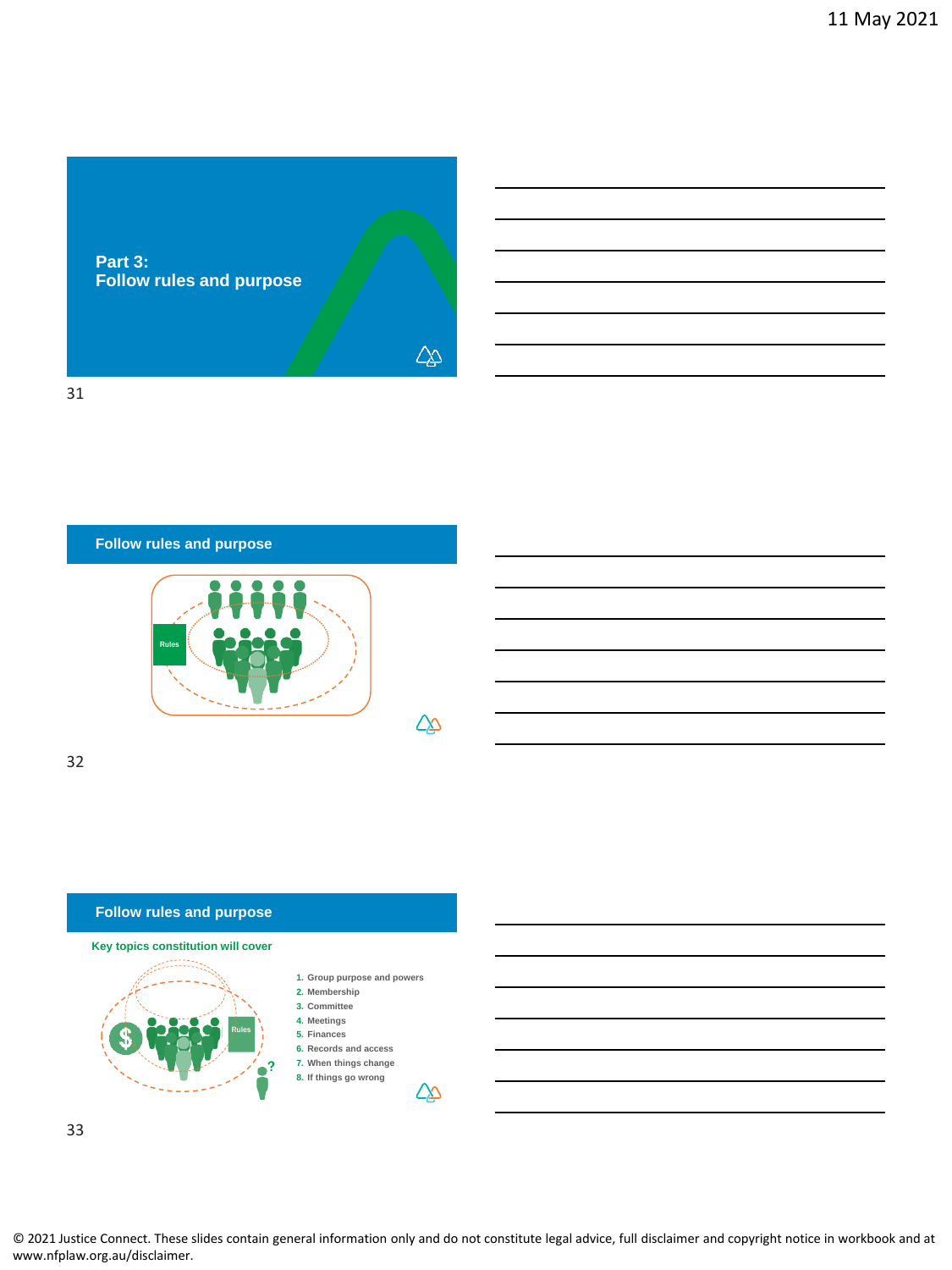#### **Follow rules and purpose**

#### **Purpose**

- The 'purpose' or 'objects' clause in your rules is an important guide to decision-making for committee members
- The purpose clause sets out what the organisation is legally set up to do
- Committee members are required to ensure all decisions are within legal 'purposes'
- If an organisation is a charity or has tax concessions, then making decisions that comply with the purpose is particularly important

∠∆

△

#### 34

#### **Follow rules and purpose**

#### **Activity: RANCH's purpose**

2 Purposes  $$\sf The\,$  upposes of the association is to strengthen and support Neighbourhood Houses and Community Centres in the Loddon Campaspe region using community development principles.

35

| <b>Follow rules and purpose</b>            |                                                                                                                                                                                                                                                                                                                                                                                                                                                                                                                                                                                                                   |  |
|--------------------------------------------|-------------------------------------------------------------------------------------------------------------------------------------------------------------------------------------------------------------------------------------------------------------------------------------------------------------------------------------------------------------------------------------------------------------------------------------------------------------------------------------------------------------------------------------------------------------------------------------------------------------------|--|
| <b>Advised mile counts.</b>                | Celeste Barber's \$51 million raised for RFS cannot be<br>used by other charities, court told                                                                                                                                                                                                                                                                                                                                                                                                                                                                                                                     |  |
| In Genryke Hitcheld<br>the contract of the | More than \$51 million mixed for the NSW Rundillos Service during the buildire crisis count<br>legally be given to other buddher milet charities and can't be spent on brigged or decreased.<br>firefighters, lowyers for the 870 have tald the NSW Supernational.<br>Copyriges Cylende Eastern sales (\$11.2 million the the 325 to Entrades Domations Funditure)<br>Facebook appeal at the start of this year that initially result that \$30,000, as the appeal grev, Mr<br>Burley said some of the money could potentially go to other charties, such as the field tress, or the<br>services in other states. |  |
|                                            |                                                                                                                                                                                                                                                                                                                                                                                                                                                                                                                                                                                                                   |  |

36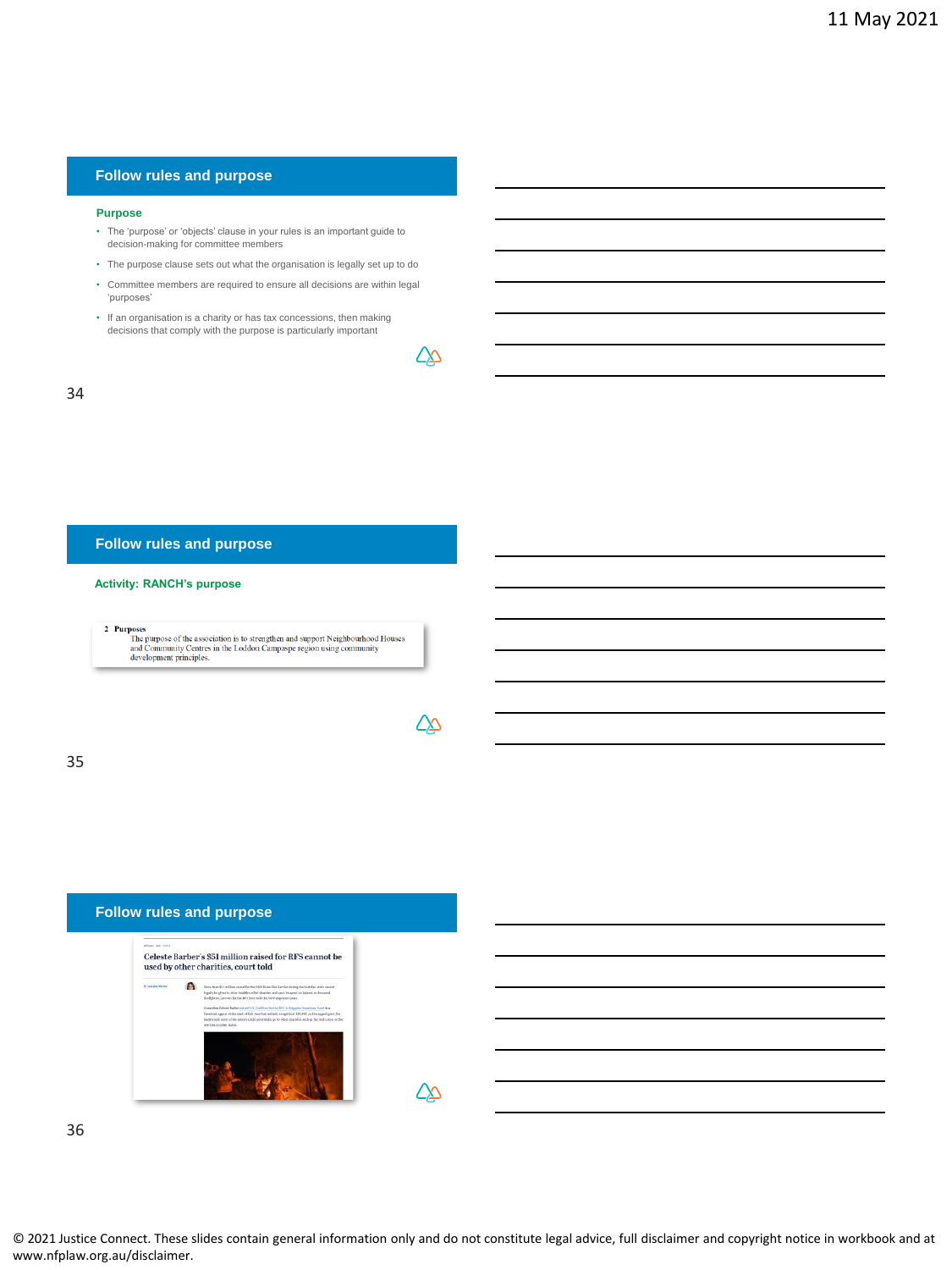



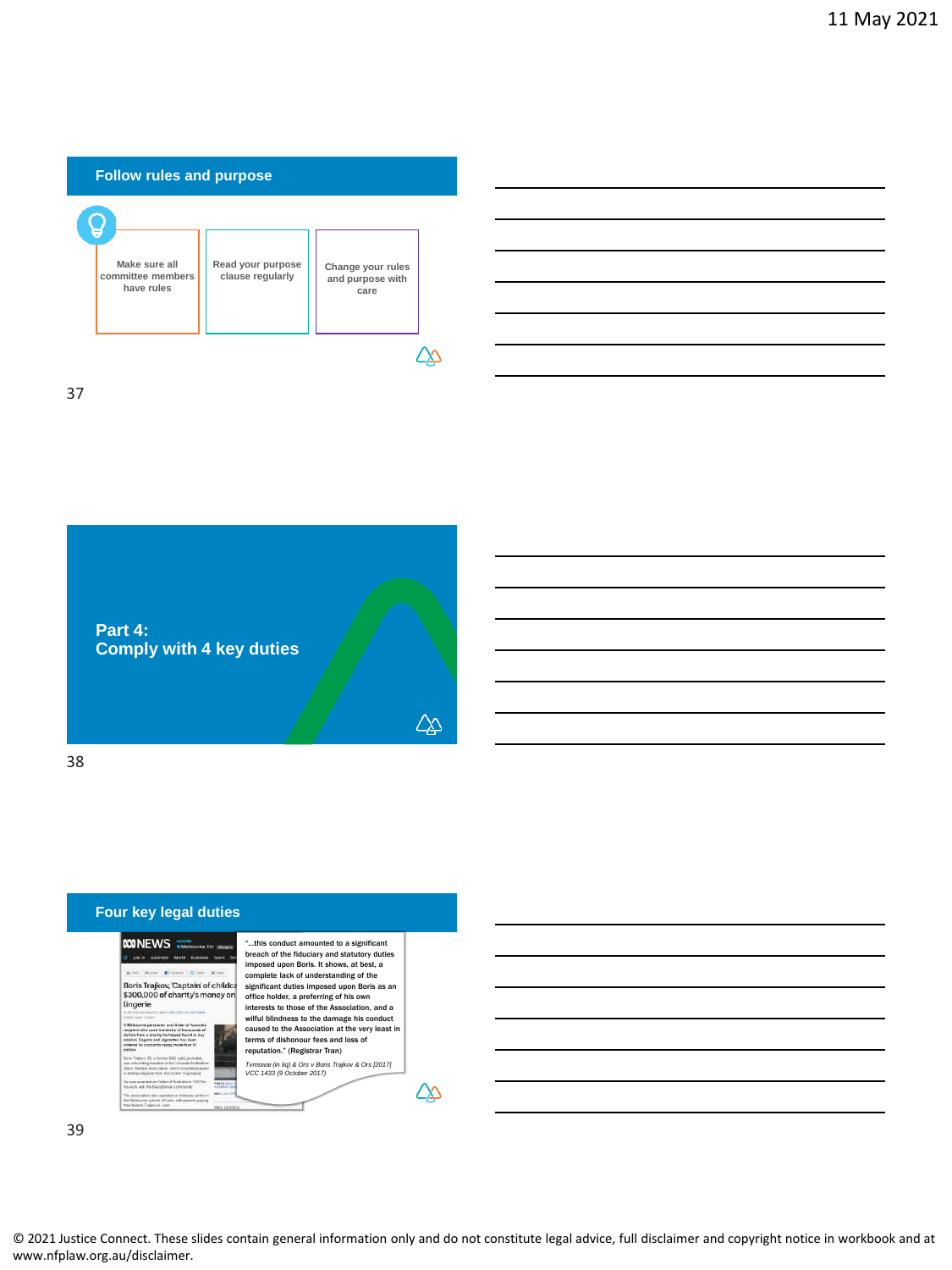#### **Source of legal duties**





#### **Four key legal duties**

#### **Cth charity status – governance standards**

- Under ACNC legislation, a charity and its committee members must also comply with 'governance standards'
- The governance standards are principle-based, minimum requirements that charities are continually required to meet to maintain their registered charity status
- One of the governance standards applies particularly to 'responsible persons' (committee members) and their suitability for office



∠∆

41

## **Four key legal duties**

|  | Cth charity status - governance standards |  |
|--|-------------------------------------------|--|
|  |                                           |  |

| Governance standard 1 | Charitable purposes and not-for-profit |
|-----------------------|----------------------------------------|
| Governance standard 2 | Accountability                         |
| Governance standard 3 | <b>Compliance with Australian laws</b> |
| Governance standard 4 | Suitability of responsible persons     |
| Governance standard 5 | Duties of responsible persons          |
| Governance standard 6 | Public trust and confidence            |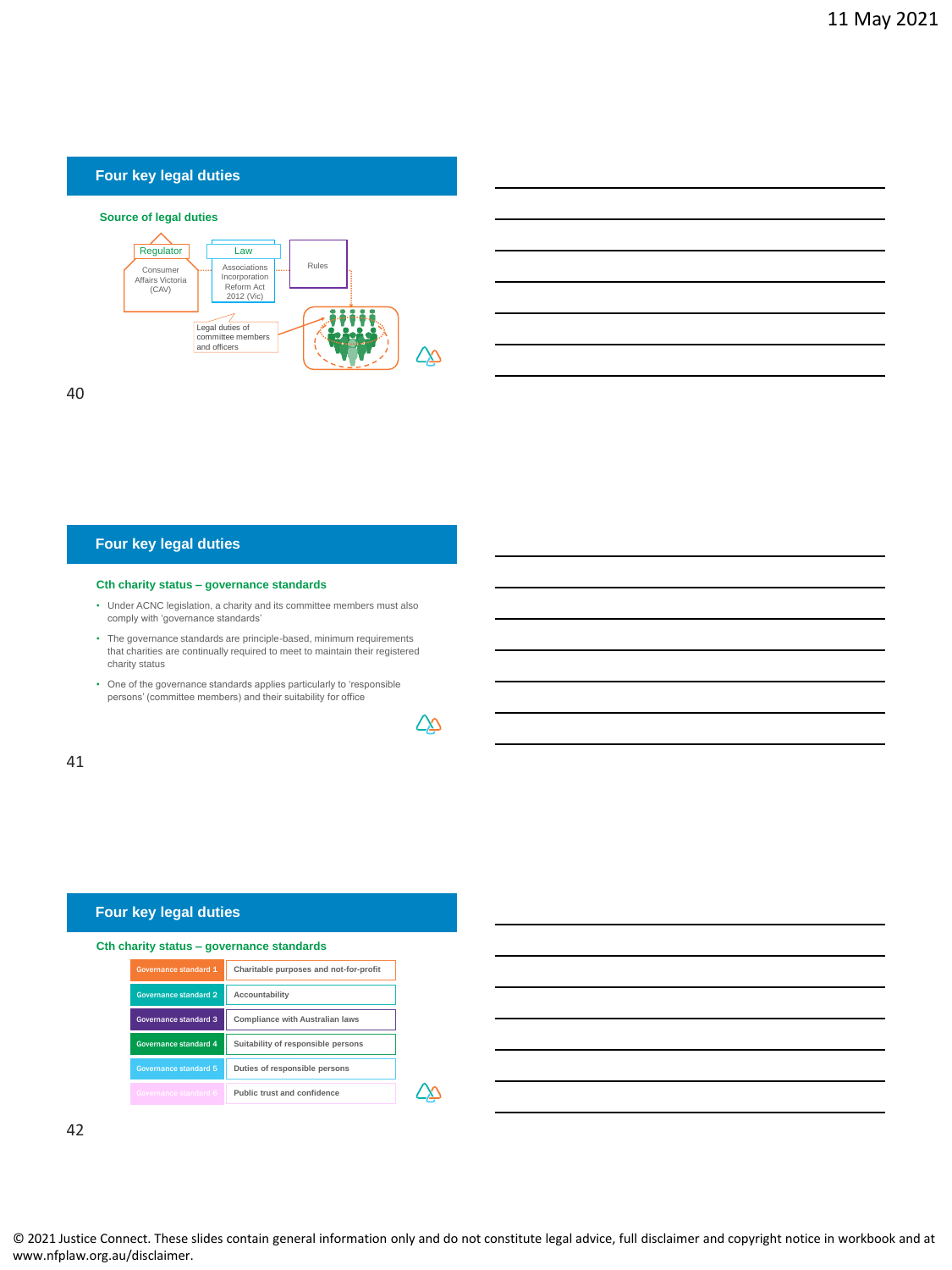

## **Four key legal duties**

**Scenario 1 Jacob**



44

#### **Four key legal duties**

#### **Duty to act in good faith, for proper purpose**

Duty has two limbs:

- i. duty to act in good faith in the best interests of the organisation as a whole
- ii. duty to act for a proper purpose and within the powers given to the committee

|   | . . |  |
|---|-----|--|
| w | ٠   |  |

45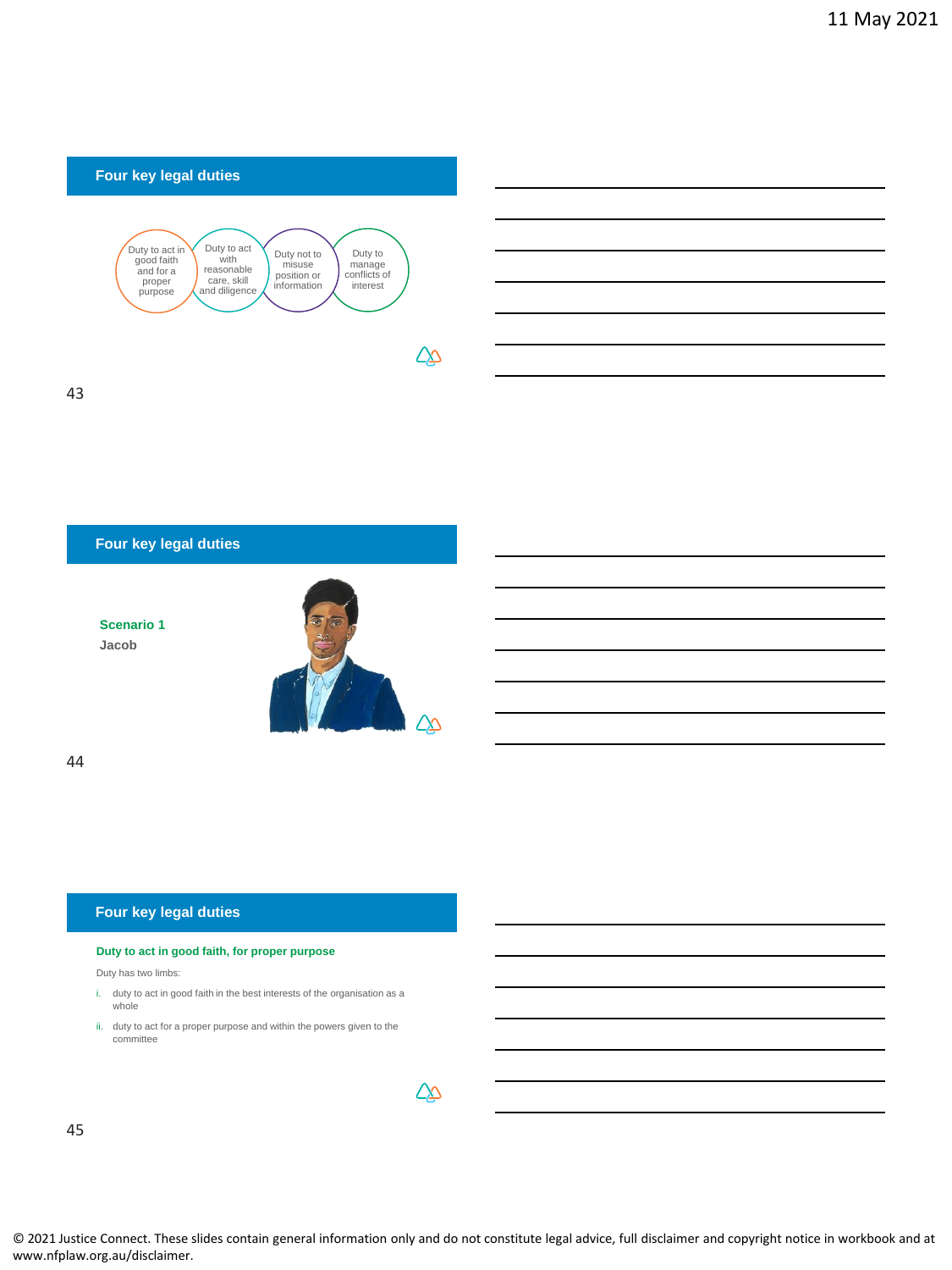







48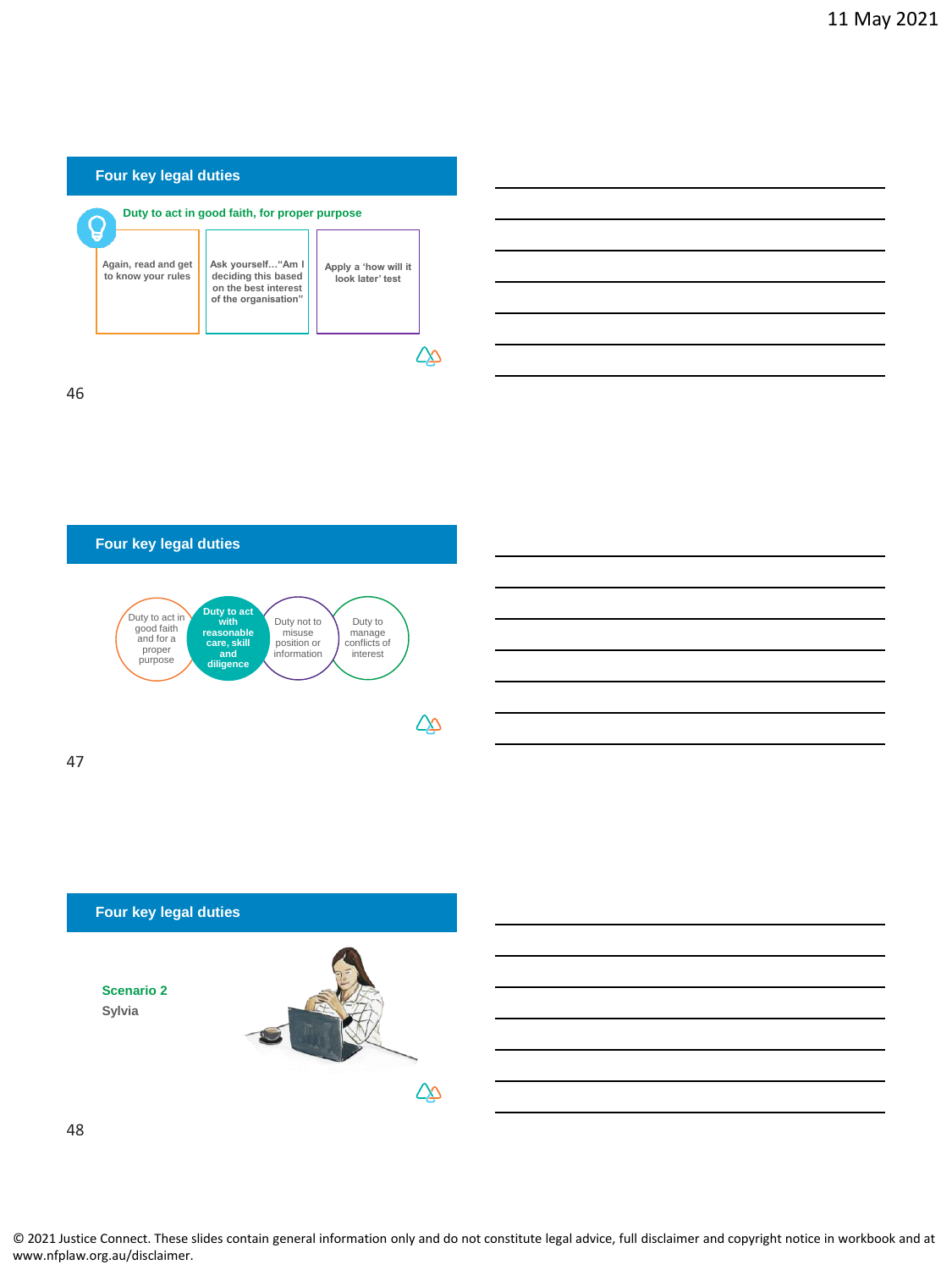#### **Duty to act with care, skill and diligence**

This duty requires committee members to pay attention to, and make considered decisions about:

- i. the important affairs and strategic activities of the organisation
- ii. the financial position of the organisation (this one is very important almost a sub-duty!)

| ٧ | ٧                      |
|---|------------------------|
|   | ×<br>I<br>I<br>×<br>۰. |

### **Four key legal duties**

What actions do you think would show that a committee member has acted with reasonable **care**, **skill** and **diligence**?



∠∆

△

50





51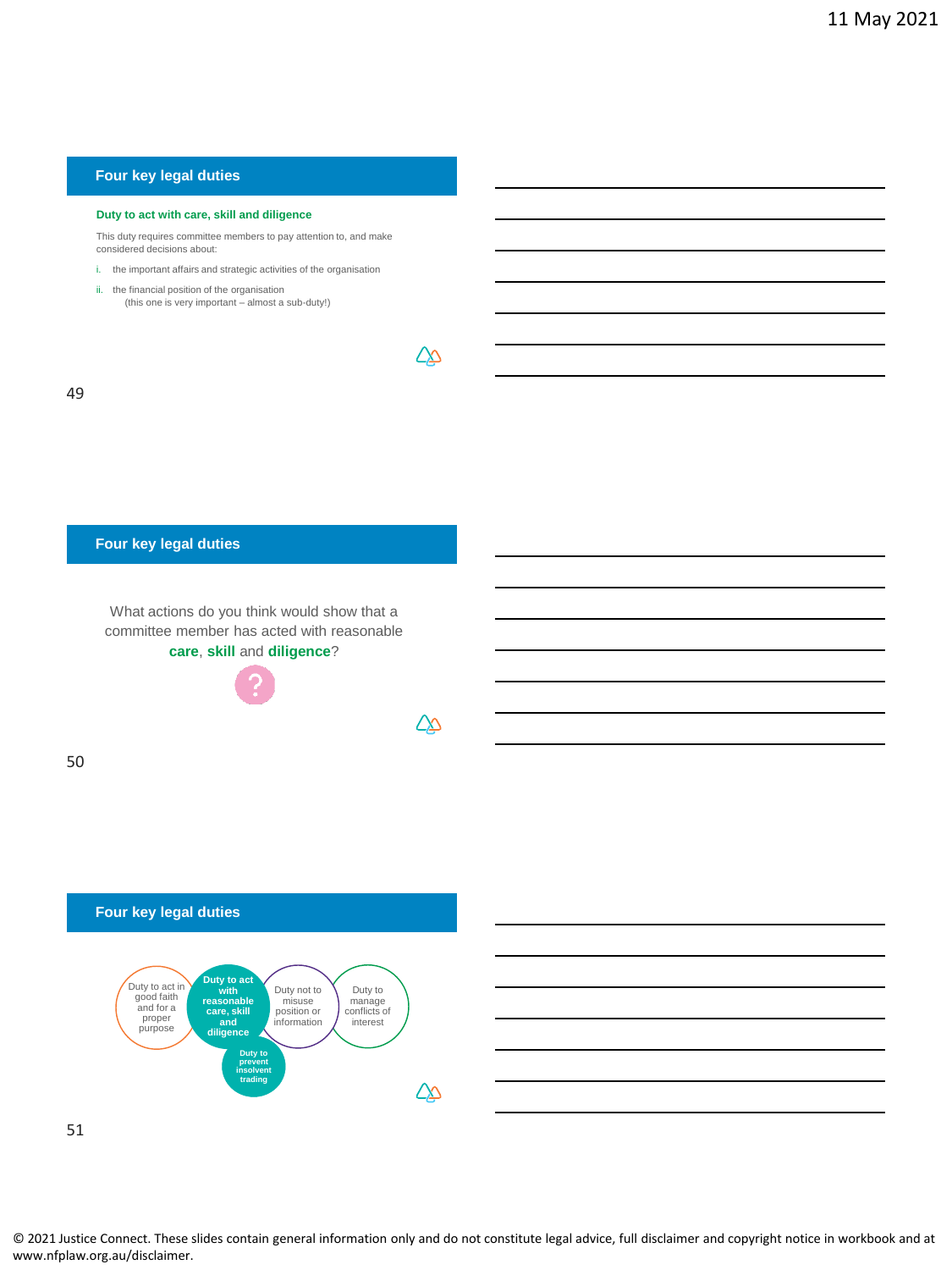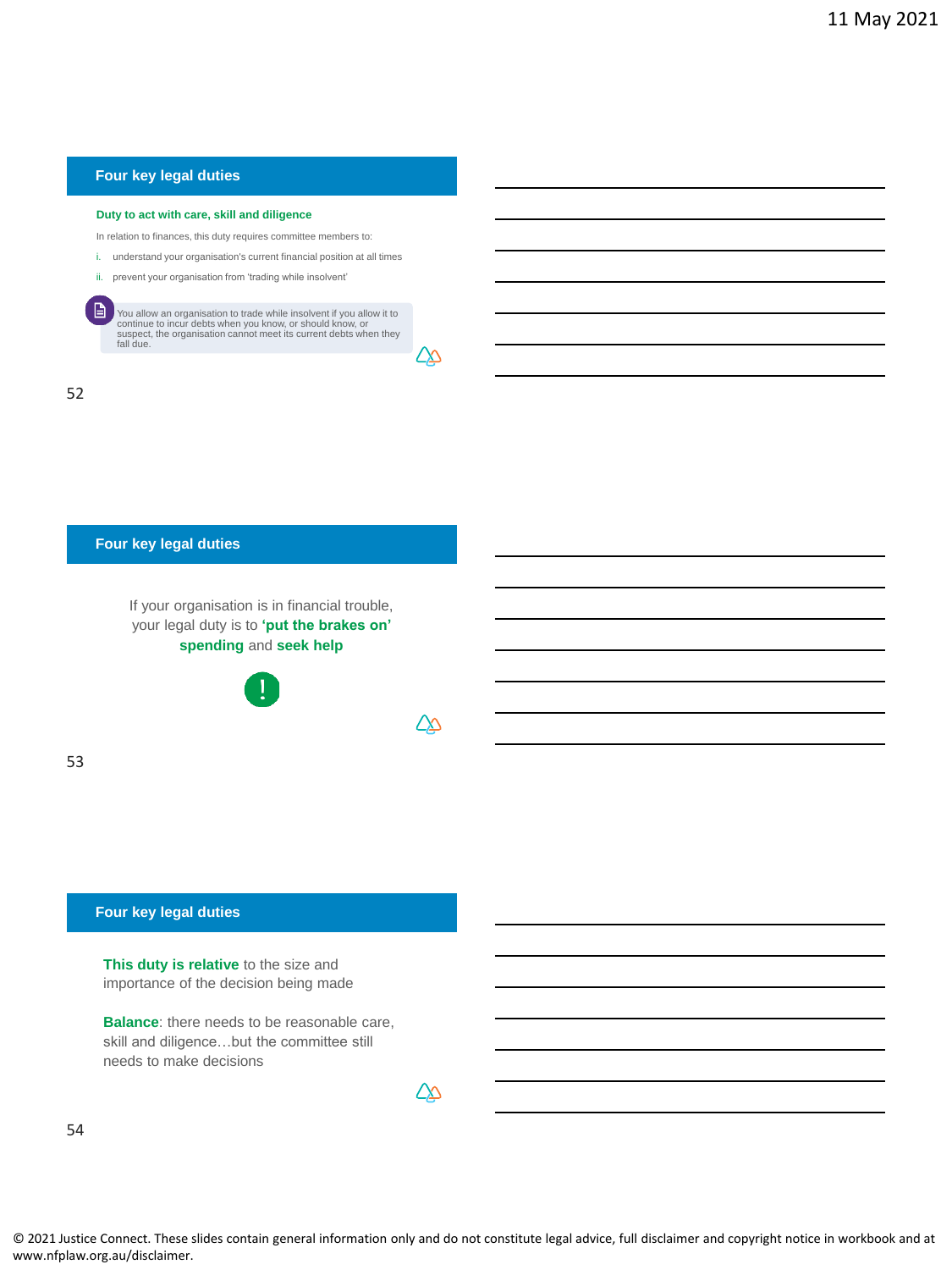



56

## **Four key legal duties**

| Duty to not misuse position or information                                        |  |
|-----------------------------------------------------------------------------------|--|
| You must not make improper use of:                                                |  |
| your position as a committee member                                               |  |
| ii. information obtained through your position                                    |  |
| to either:                                                                        |  |
| • gain an advantage for yourself (or someone else or another organisation),<br>or |  |
| • cause a detriment to the organisation                                           |  |
|                                                                                   |  |

57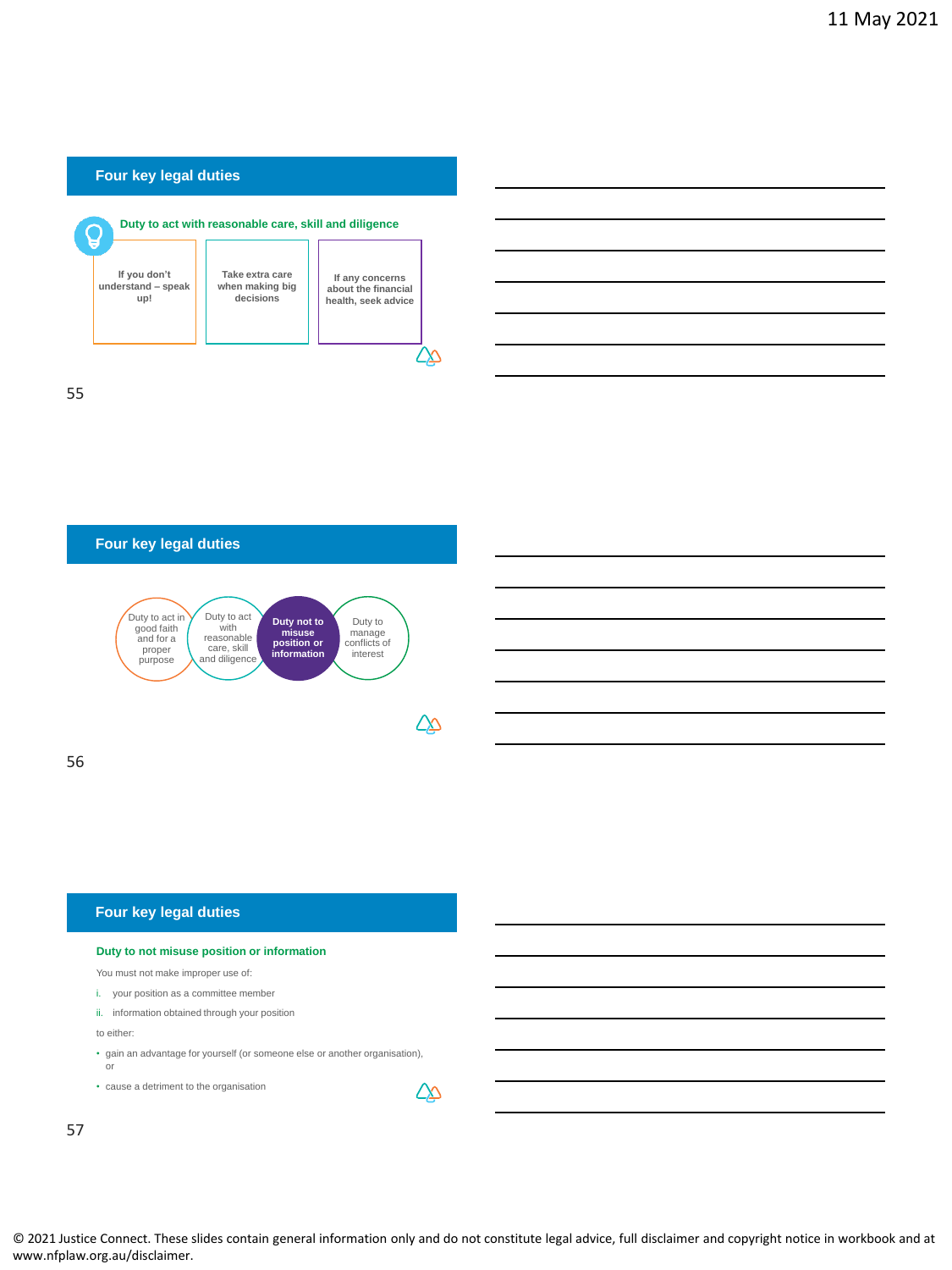#### **Scenario 3**

**Misuse of information or position** 



58





60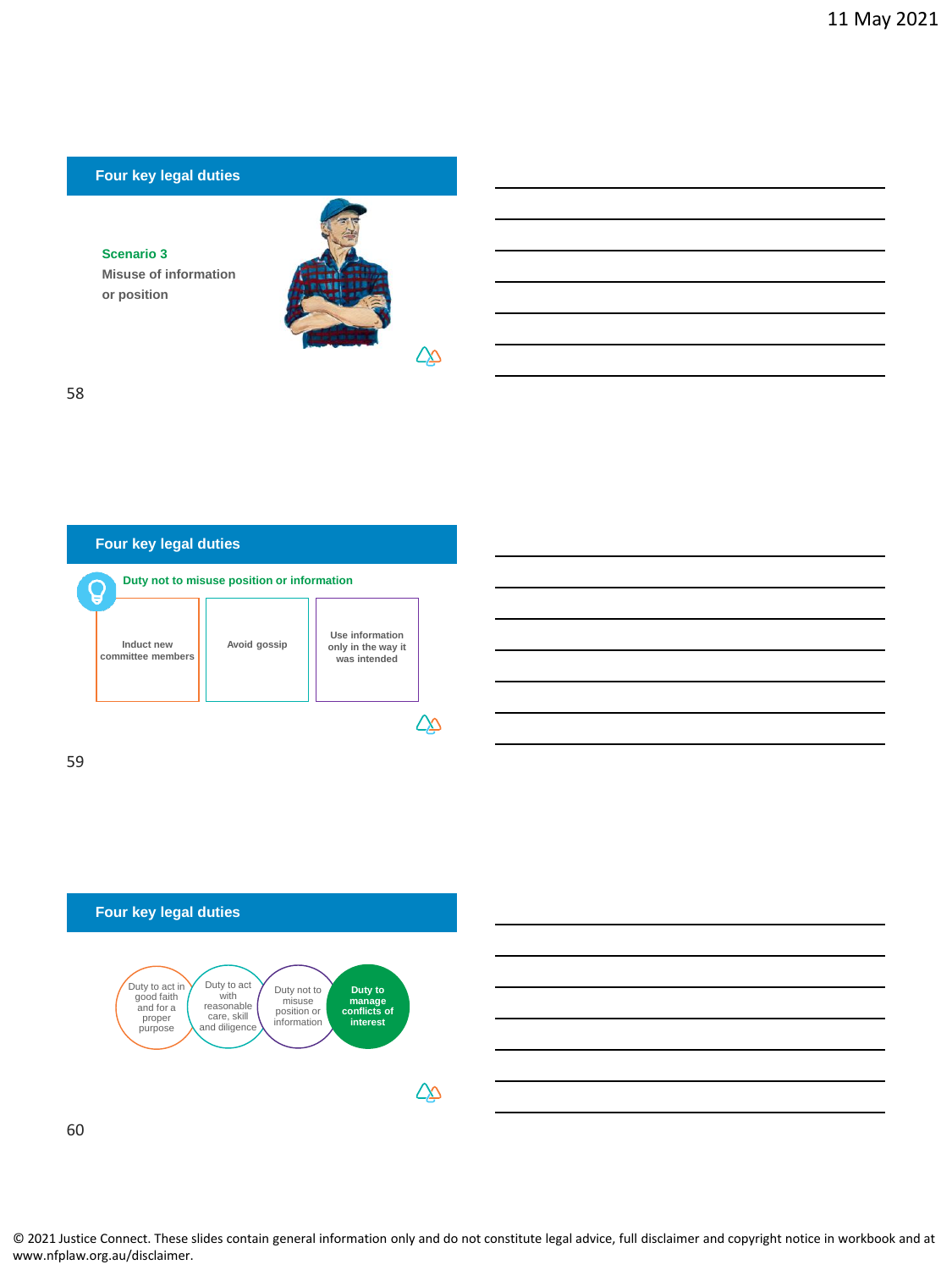# **Four key legal duties Scenario 4 Amir**  $\overline{\Delta}$ 61

## **Four key legal duties**

**Duty to manage conflicts of interest**

A conflict of interest is a situation which arises when a person's position in an organisation provides them with the opportunity to: • personally benefit (over and above the usual benefits arising from the position), or

• provide a benefit to a relative, close friend or to another organisation with which they are involved

• A conflict of interest situation is not, of itself, a problem

• Conflicts of interest situations are common and OK

62

D



△

63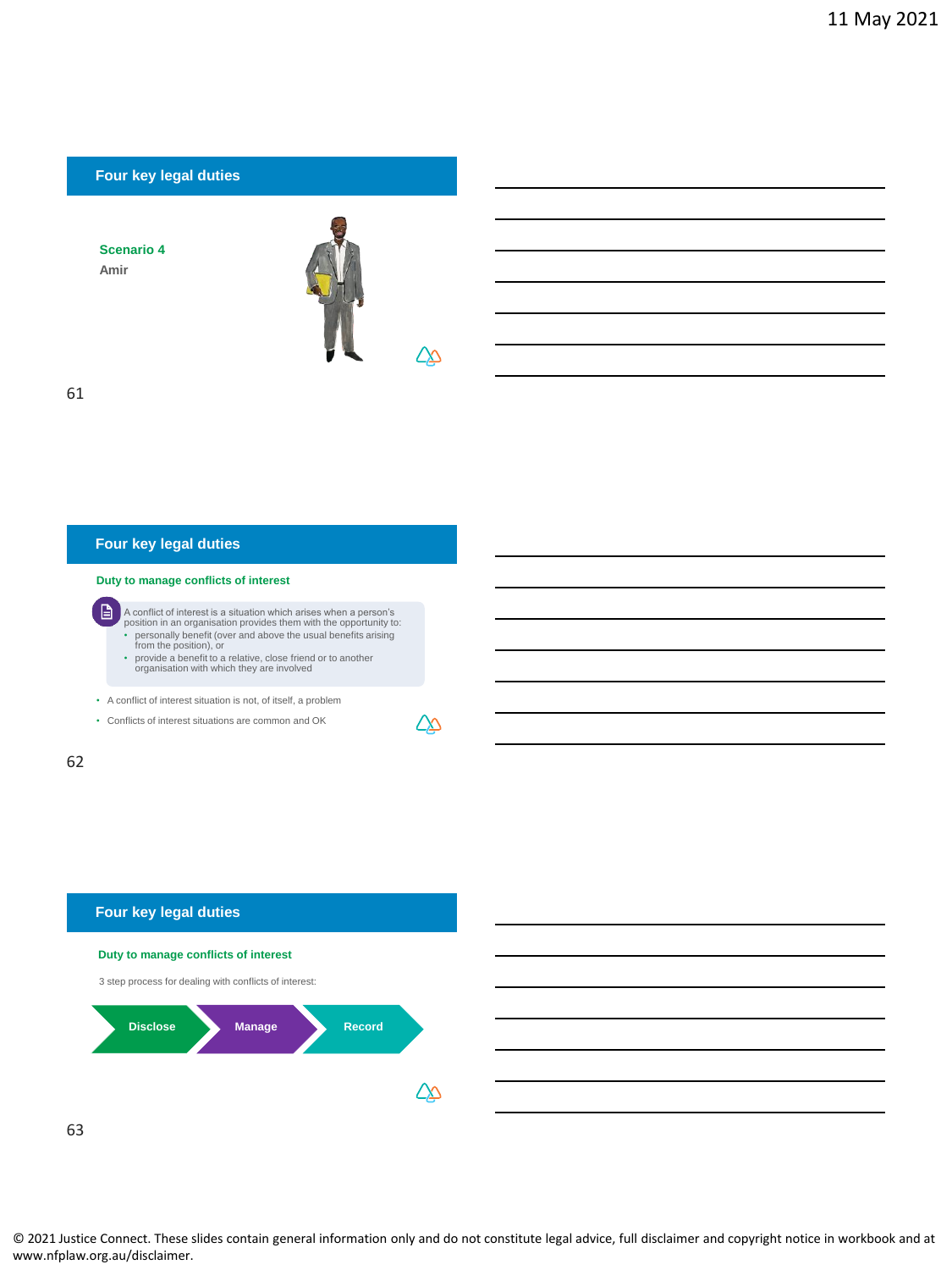





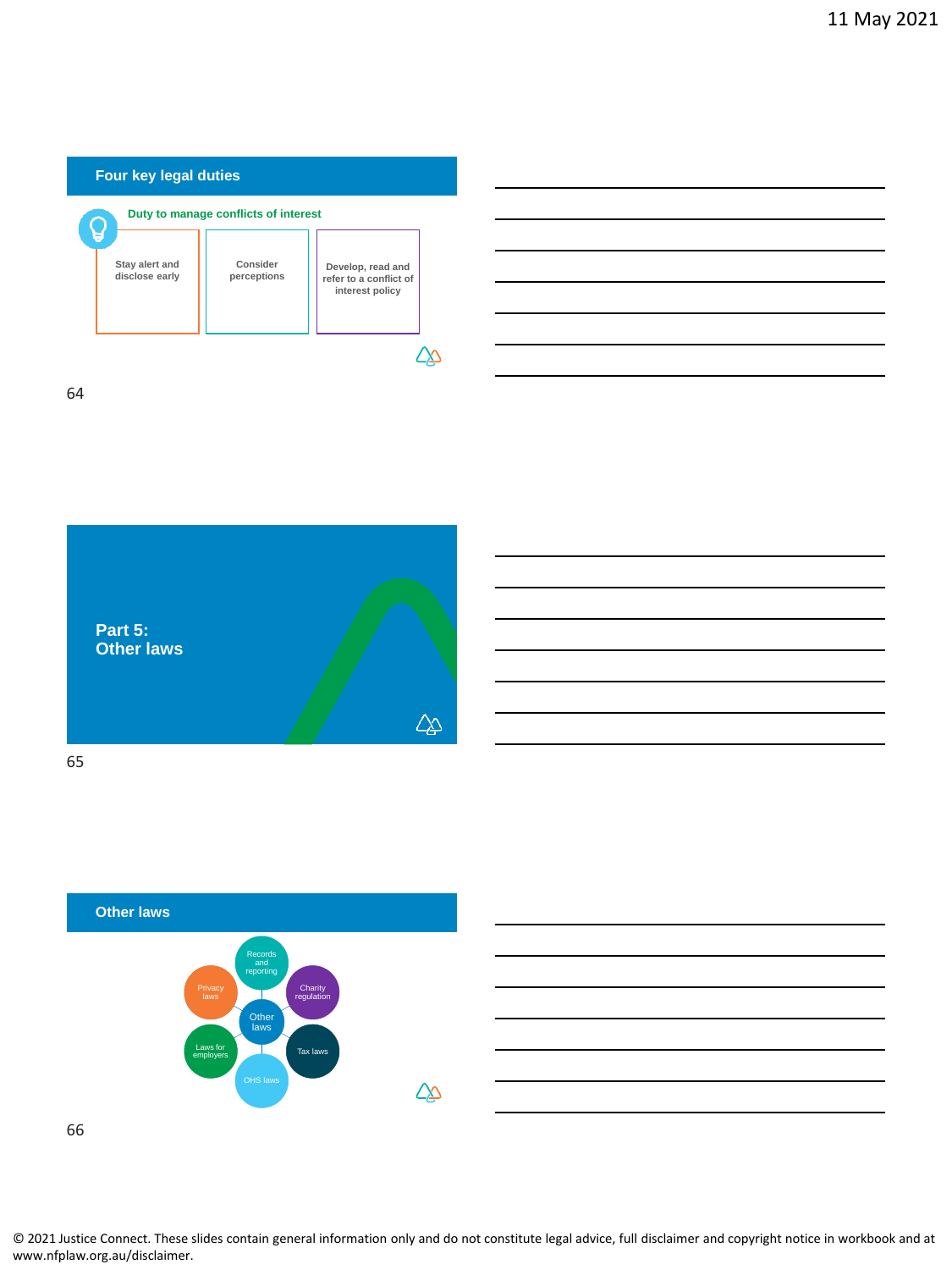



#### **Liability and protections**

**Remember: limited liability has exceptions**



 $\Delta\!\!\!\!\Delta$ 

69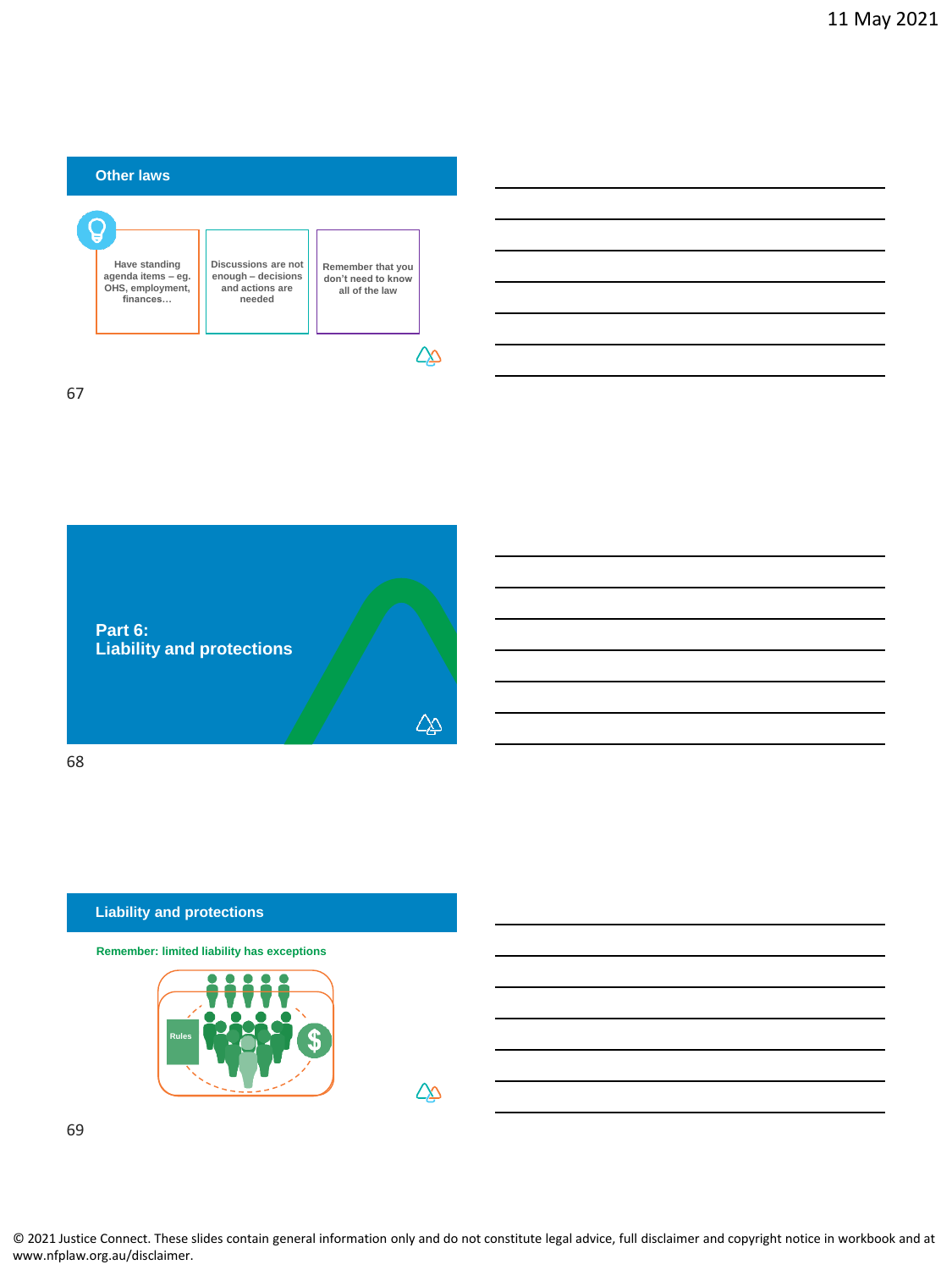## **Liability and protections**

#### **Exceptions to limited liability rule**

| <b>Behaviour</b>                                                              | <b>Example</b>                        |
|-------------------------------------------------------------------------------|---------------------------------------|
| Criminal action by a committee member                                         | Theft                                 |
| Serious breach of key legal duties                                            | Continuing to trade while insolvent * |
| Failure to comply with specific laws (that<br>can override limited liability) | Taxation laws or employment laws *    |
|                                                                               |                                       |

70

## **Liability and protections**

#### **Consequences**

- Legal responsibility of committee members:
	- o Fines, compensation, order to pay, order to repay o Injunctions, banned from managing a corporation
	-
- Reputational:
	- o front of *Herald Sun*
	- o decline in membership or support
	- o withdrawal of funding



71

#### **Liability and protections**





72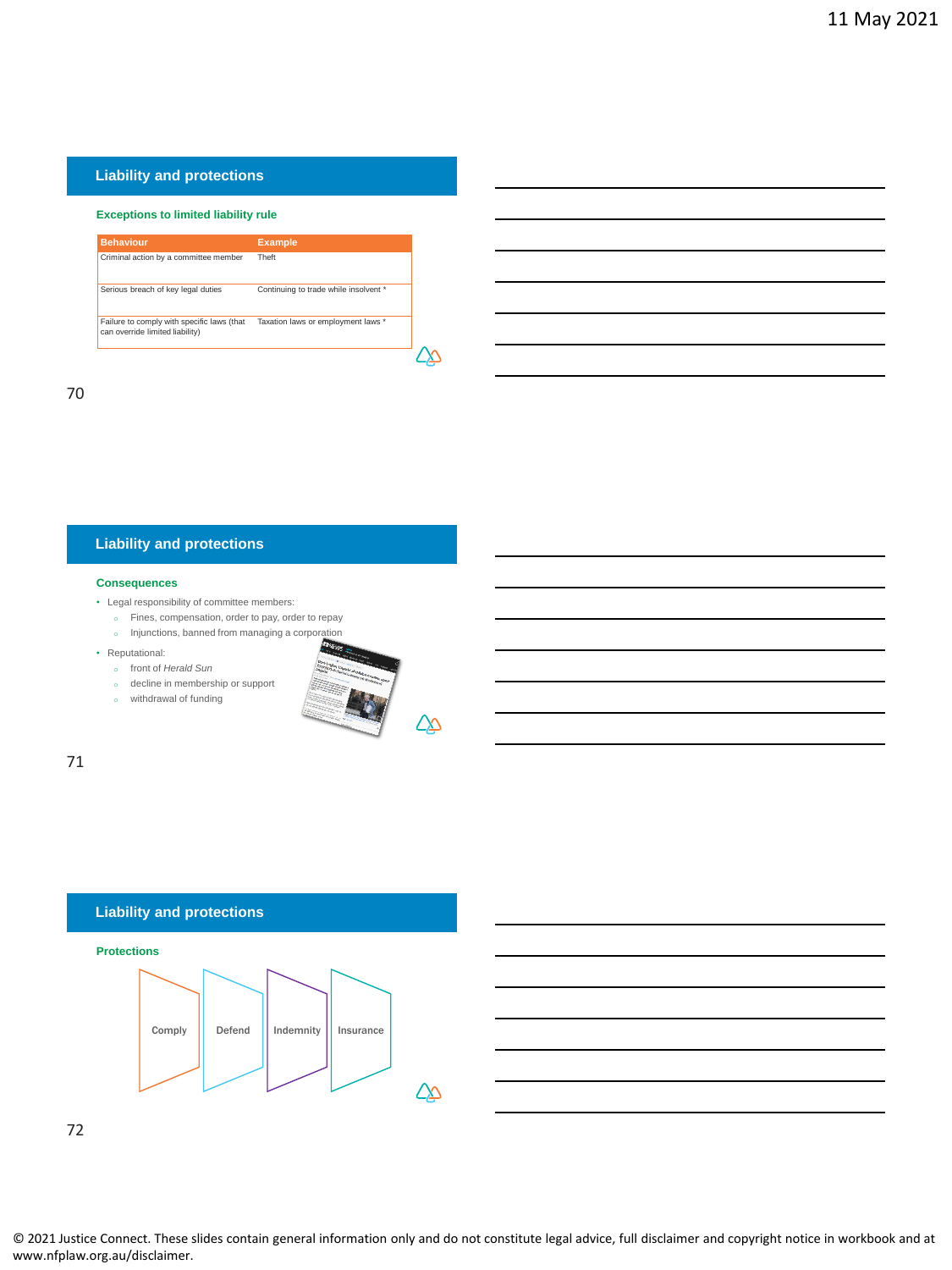

73



#### **Recap of today's session**

#### **What we have covered**

- Part 1: Role of the committee
- Part 2: Understanding the legal status of your NFP
- Part 3: The importance of the rules and purpose
- Part 4: Complying with the 4 key legal duties
- Part 5: Other laws to keep in mind
- Part 6: Liability and protections for committee members

75

© 2021 Justice Connect. These slides contain general information only and do not constitute legal advice, full disclaimer and copyright notice in workbook and at www.nfplaw.org.au/disclaimer.

∠∆